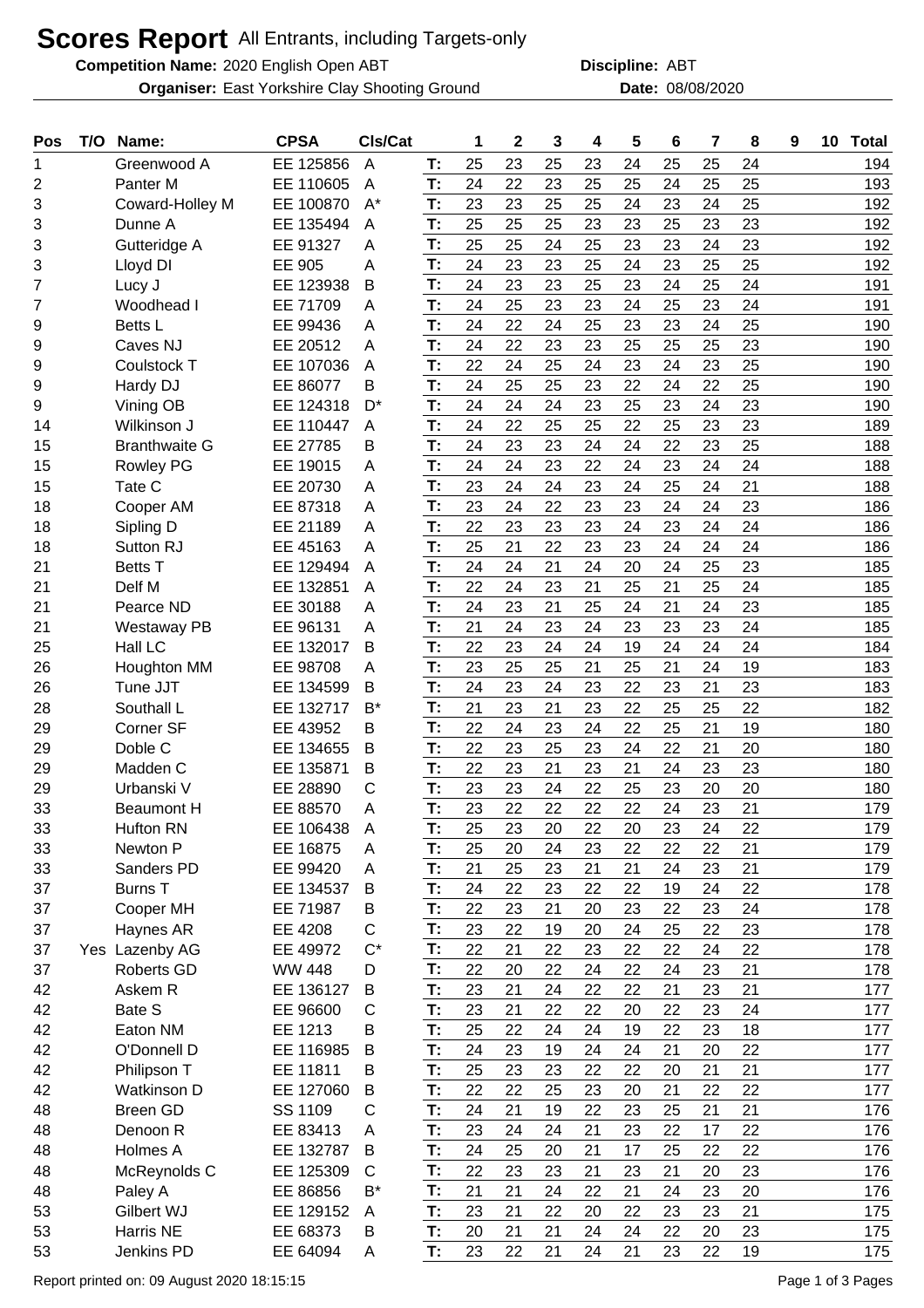## **Scores Report** All Entrants, including Targets-only

**Competition Name:** 2020 English Open ABT **ABT Discipline:** ABT

**Organiser:** East Yorkshire Clay Shooting Ground **Date:** 08/08/2020

**Discipline:**

| Pos | T/O | Name:                | <b>CPSA</b>   | CIs/Cat      |    | 1  | $\mathbf 2$ | 3  | 4  | 5  | 6  | 7  | 8  | 9 | 10 | <b>Total</b> |
|-----|-----|----------------------|---------------|--------------|----|----|-------------|----|----|----|----|----|----|---|----|--------------|
| 53  |     | <b>Winters MO</b>    | EE 73571      | $\mathsf C$  | T: | 19 | 21          | 25 | 22 | 23 | 20 | 23 | 22 |   |    | 175          |
| 57  |     | Clayton TJ           | EE 27019      | D            | T: | 22 | 21          | 18 | 24 | 22 | 22 | 23 | 22 |   |    | 174          |
| 57  |     | Maclean DJ           | EE 139713     | $\mathsf{C}$ | T: | 22 | 23          | 23 | 22 | 24 | 18 | 20 | 22 |   |    | 174          |
| 57  |     | Reilly JJ            | EE 42743      | в            | T: | 25 | 22          | 20 | 21 | 20 | 22 | 23 | 21 |   |    | 174          |
| 57  |     | Routledge A          | EE 101328     | B            | T: | 20 | 22          | 23 | 24 | 21 | 22 | 21 | 21 |   |    | 174          |
| 61  |     | Osborne P            | EE 130791     | Β            | T: | 21 | 20          | 21 | 25 | 22 | 22 | 20 | 22 |   |    | 173          |
| 61  |     | <b>Ritchie K</b>     | EE 126380     | A            | T: | 24 | 22          | 19 | 22 | 21 | 20 | 21 | 24 |   |    | 173          |
| 61  |     | Ross I               | SS 4759       | C            | T: | 22 | 21          | 23 | 21 | 19 | 21 | 21 | 25 |   |    | 173          |
| 61  |     | Rowley M             | EE 32000      | $\mathsf{C}$ | T: | 19 | 24          | 23 | 22 | 22 | 24 | 18 | 21 |   |    | 173          |
| 61  |     | <b>Wainwright GS</b> | EE 19273      | $\mathsf{C}$ | T: | 19 | 23          | 23 | 24 | 21 | 21 | 20 | 22 |   |    | 173          |
| 66  |     | Leeming NW           | EE 114063     | B            | T: | 22 | 21          | 22 | 23 | 20 | 21 | 24 | 19 |   |    | 172          |
| 66  |     | Leightley JJ         | EE 127623     | B            | T: | 19 | 21          | 22 | 24 | 21 | 21 | 22 | 22 |   |    | 172          |
| 66  |     | Titterington J       | EE 127613     | Α            | T: | 18 | 21          | 24 | 25 | 20 | 20 | 20 | 24 |   |    | 172          |
| 66  |     | Watson N             | EE 93403      | C            | T: | 21 | 18          | 21 | 25 | 21 | 22 | 23 | 21 |   |    | 172          |
| 70  |     | <b>Barnett JM</b>    | EE 88831      | D            | T: | 20 | 23          | 23 | 21 | 19 | 22 | 22 | 21 |   |    | 171          |
| 70  |     | <b>HEGARTY K</b>     | <b>NI 134</b> |              | T: | 20 | 24          | 20 | 21 | 22 | 23 | 21 | 20 |   |    | 171          |
| 70  |     | Houghton JS          | EE 98707      | $\mathsf{C}$ | T: | 20 | 22          | 21 | 19 | 23 | 24 | 20 | 22 |   |    | 171          |
| 70  |     | Jeminson M           | EE 128899     | A            | T: | 22 | 23          | 20 | 21 | 18 | 22 | 23 | 22 |   |    | 171          |
| 74  |     | <b>Bright K</b>      | EE 124358     | B            | T: | 22 | 21          | 22 | 21 | 20 | 22 | 20 | 22 |   |    | 170          |
| 74  |     | <b>Nutter G</b>      | EE 88429      | $\mathsf{C}$ | T: | 21 | 19          | 20 | 21 | 23 | 23 | 21 | 22 |   |    | 170          |
| 76  |     | Feather M            | EE 63638      | C            | T: | 21 | 21          | 23 | 21 | 19 | 19 | 23 | 22 |   |    | 169          |
| 76  |     | Foss A               | EE 113102     | $\mathsf{C}$ | T: | 22 | 23          | 23 | 21 | 22 | 17 | 19 | 22 |   |    | 169          |
| 76  |     | <b>Gilbert RJ</b>    | EE 6656       | A            | T: | 23 | 21          | 18 | 21 | 21 | 23 | 21 | 21 |   |    | 169          |
| 79  |     | <b>Bright RM</b>     | EE 41337      | B            | T: | 20 | 22          | 18 | 19 | 21 | 23 | 21 | 24 |   |    | 168          |
| 79  |     | Collis N             | EE 117472     | Β            | T: | 22 | 20          | 24 | 21 | 19 | 19 | 21 | 22 |   |    | 168          |
| 79  |     | Snell A              | EE 117867     | B            | T: | 20 | 20          | 18 | 25 | 22 | 19 | 22 | 22 |   |    | 168          |
| 79  |     | Stephenson J         | EE 6750       | $\mathsf{C}$ | T: | 20 | 22          | 17 | 20 | 21 | 24 | 22 | 22 |   |    | 168          |
| 83  |     | <b>Frankland PC</b>  | EE 88221      | A            | T: | 18 | 22          | 21 | 20 | 21 | 22 | 21 | 22 |   |    | 167          |
| 83  |     | Paley MJ             | EE 139723     | D*           | T: | 22 | 22          | 17 | 23 | 20 | 20 | 21 | 22 |   |    | 167          |
| 85  |     | Yes Allan HR         | SS 2160       | B            | T: | 21 | 21          | 23 | 20 | 19 | 22 | 19 | 21 |   |    | 166          |
| 85  |     | Paige A              | EE 12950      | B            | T: | 17 | 23          | 21 | 20 | 22 | 22 | 19 | 22 |   |    | 166          |
| 85  |     | <b>Taylor WA</b>     | EE 140455     | D*           | T: | 21 | 18          | 21 | 21 | 23 | 23 | 18 | 21 |   |    | 166          |
|     |     | <b>Heron NA</b>      | EE 89683      |              | T: | 20 | 19          | 18 | 24 | 22 | 20 | 20 | 22 |   |    | 165          |
| 88  |     |                      |               | D            |    |    |             |    |    |    |    |    |    |   |    |              |
| 88  |     | Killingley P         | EE 104456     | C            | T: | 19 | 21          | 23 | 23 | 20 | 21 | 18 | 20 |   |    | 165          |
| 88  |     | Thomas M             | EE 137132     | B            | T: | 18 | 24          | 21 | 21 | 24 | 20 | 16 | 21 |   |    | 165          |
| 91  |     | <b>Burns H</b>       | EE 134892     | $D^*$        | T: | 19 | 21          | 22 | 21 | 21 | 20 | 20 | 20 |   |    | 164          |
| 92  |     | <b>Breen DC</b>      | SS 6203       | D            | T: | 20 | 20          | 20 | 21 | 21 | 22 | 21 | 18 |   |    | 163          |
| 92  |     | Rough A              | EE 130692     | $\mathsf{C}$ | T: | 22 | 22          | 22 | 21 | 19 | 19 | 19 | 19 |   |    | 163          |
| 94  |     | Walmsley JC          | EE 2502       | D            | T: | 18 | 20          | 21 | 21 | 22 | 19 | 21 | 20 |   |    | 162          |
| 95  |     | Rowe MD              | <b>EE 33</b>  | C            | T: | 21 | 18          | 21 | 21 | 20 | 22 | 22 | 16 |   |    | 161          |
| 95  |     | Sinclair G           | EE 96598      | C            | T: | 25 | 19          | 22 | 16 | 17 | 23 | 19 | 20 |   |    | 161          |
| 95  |     | <b>Taylor ER</b>     | EE 23213      | D            | T: | 20 | 19          | 20 | 17 | 20 | 24 | 22 | 19 |   |    | 161          |
| 98  |     | Chetcuti FA          | EE 15354      | D            | T: | 22 | 19          | 18 | 21 | 22 | 21 | 16 | 21 |   |    | 160          |
| 99  |     | Sinclair H           | EE 126180     | $\mathsf{C}$ | T: | 19 | 20          | 19 | 19 | 22 | 20 | 18 | 22 |   |    | 159          |
| 99  |     | <b>Wick RG</b>       | EE 34535      | C            | T: | 21 | 23          | 18 | 22 | 18 | 19 | 19 | 19 |   |    | 159          |
| 101 |     | Hancock P            | EE 109234     | C            | T: | 22 | 22          | 20 | 19 | 17 | 19 | 19 | 20 |   |    | 158          |
| 101 |     | Holmes RD            | EE 88832      | D            | T: | 22 | 20          | 19 | 20 | 22 | 19 | 17 | 19 |   |    | 158          |
| 103 |     | <b>Barker MA</b>     | EE 129196     | D            | T: | 21 | 18          | 19 | 16 | 17 | 20 | 22 | 24 |   |    | 157          |
| 103 |     | Ince JW              | EE 117706     | D            | T: | 19 | 21          | 18 | 18 | 21 | 17 | 23 | 20 |   |    | 157          |
| 105 |     | Czachar J            | EE 52928      | C            | T: | 20 | 23          | 18 | 20 | 21 | 17 | 18 | 19 |   |    | 156          |
| 106 |     | <b>Taylor SA</b>     | EE 16753      | C            | T: | 21 | 21          | 23 | 17 | 19 | 19 | 18 | 17 |   |    | 155          |
| 107 |     | Yes Lazenby D        | EE 49197      | D*           | T: | 16 | 22          | 20 | 22 | 17 | 21 | 15 | 20 |   |    | 153          |
| 108 |     | Cole JT              | EE 108419     | D            | T: | 21 | 9           | 19 | 20 | 20 | 22 | 21 | 20 |   |    | 152          |
| 109 |     | Darvell C            | <b>EE 779</b> | C            | T: | 16 | 18          | 21 | 23 | 18 | 15 | 16 | 21 |   |    | 148          |
| 109 |     | Gallagher AT         | EE 112841     | D            | T: | 19 | 20          | 17 | 19 | 13 | 17 | 21 | 22 |   |    | 148          |